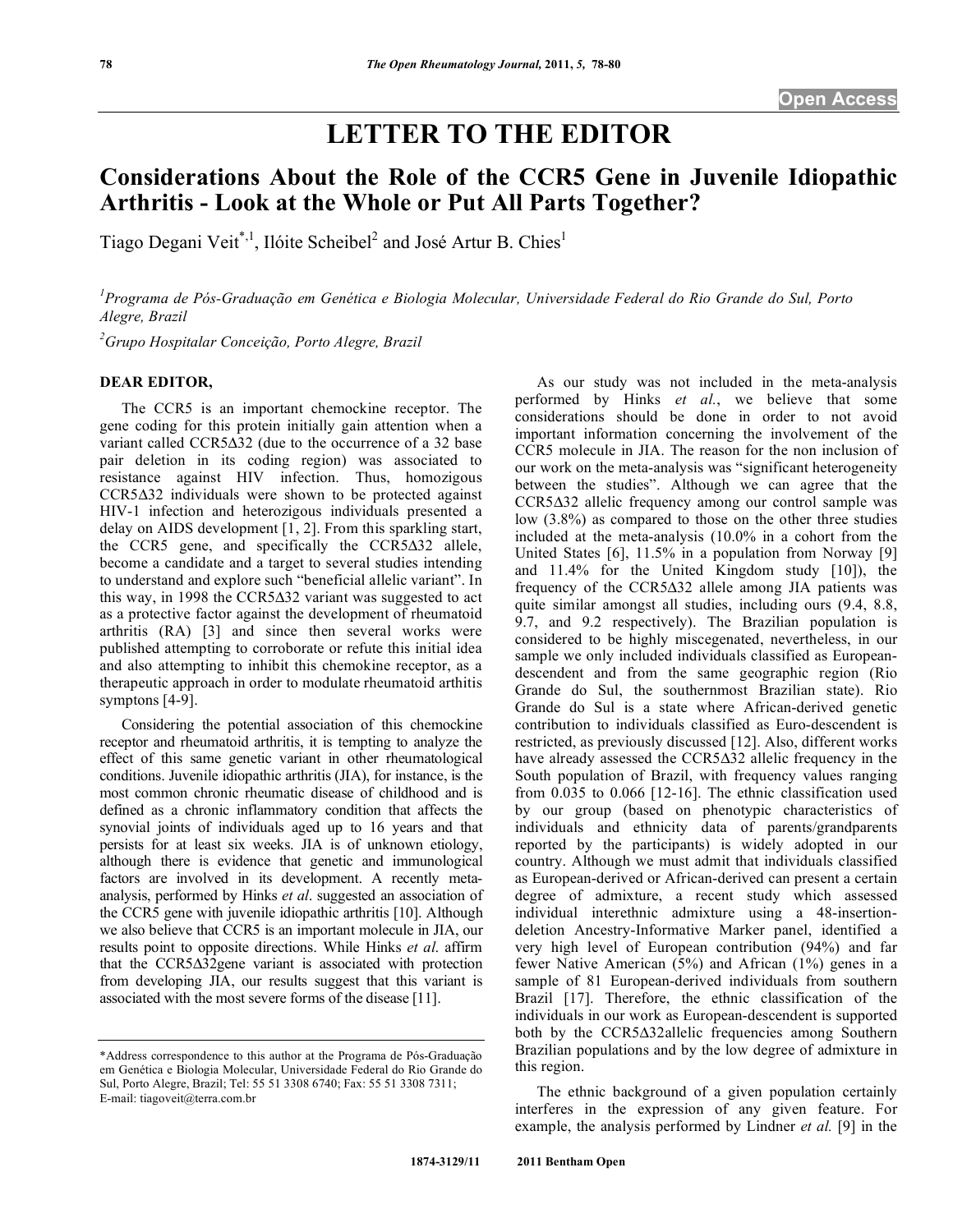Norwegian cohort do not supported an association between the CCR5Delta32 allele and Norwegian RA or JIA patients. Nevertheless, when their data was included in a metaanalysis, overall results still provide evidence for a role for CCR5Delta32 in RA. once again highlighting the importance of consider the genetic/ethnic background of the analyzed population.

 Even considering that data should be analyzed in a way to minimize the effects of genetic/inter-ethnic diversity, other aspects are also relevant to establish the real role of the CCR5 molecule on JIA. For instance, in the Brazilian cohort it was possible to identify a  $CCR5\Delta32$  allelic frequency gradient that correlated with JIA subtypes classified according to the number of affected joints, the presence of rheumatoid factor (RF), and the degree of systemic inflammation, suggesting a relationship between the absence of the CCR5 chemokine receptor and the JIA subtypes with a broader inflammatory involvement (namely polyarticular  $RF+$  and systemic subtypes). Curiously, the only  $CCR5\Delta32$ homozygous patient in this sample had systemic JIA and presented severe clinical features. Other works also reported severe clinical conditions in CCR5 $\Delta$ 32 homozygous JIA patients. A CCR5 $\Delta$ 32 homozygous JIA individual with a severe extended oligoarthritis subtype and a  $CCR5\Delta32$ homozygous JIA patient with a destructive systemic disease with a polyarticular course were reported by two independent groups [18, 19]. All these studies, added to the fact that six patients on the study from Hinks *et al.* were also CCR5 $\Delta$ 32 homozygous indicate that the absence of a functional CCR5 molecule does not prevent JIA development. Actually, the absence of a functional CCR5 molecule was already associated with deleterious symptoms, or negative outcomes, in several different inflammatory and infectious diseases and even with cancer development (see review [20]).

In JIA, the importance of the CCR5 molecule is highlighted not only by its pro-inflammatory role, but also by its involvement as a regulatory molecule [21, 22]. It is worth mentioning that the level of CCR5 expression (or the absence of such expression), as well as the co-expression of other chemokine receptors, can influence the migration pattern of proinflammatory T cells into the synovium and thus the susceptibility to JIA, as previously suggested [23, 24]. These two works have reported the involvement of the CCR5 molecule in the T cell memory compartment of JIA patients, at the level of both T cell memory recruitment and differentiation. They also suggested that CCR5 expression differently affects migration and accumulation of T cells at the inflammation site. Specifically, it was observed, when analyzing CD27+ memory T cells in the synovium fluid of JIA patients, that such cell subpopulation expressed CCR7 more highly than CCR5 and that a differential pattern of CCR5 expression among CD27- and CD27+ memory cells was associated to different migratory properties of these memory cells into and within the synovial tissue [24].

 The CCR5 knockout mouse model provides interesting data concerning the effects of the lack of CCR5 expression on T cell migration. Although these CCR5 knockout mice apparently have a normal immune system, when they are infected with a mouse-adapted strain of influenza-A virus they display increased mortality rates associated with acute,

severe pneumonitis, due to altered patterns of immune cell migration in and out of the infected lungs [25]. Thus, the absence of a functional CCR5 molecule affects several different T cell subpopulations, including memory and regulatory cells, and can, direct or indirectly, not only impair the establishment of immune responses but also interfere on the balance of the immune system, allowing the establishment of exacerbated inflammatory responses.

 Juvenile Idiopathic Arthritis is a complex disease, characterized by the existence of a number of subtypes correlated to different clinical features. Taking together, all data from the literature indicates that JIA individuals with different disease subtypes will be distinctly affected by the absence, or by a lower expression, of the CCR5 molecule. Therefore, it will be quite important not only to consider all the studies approaching human populations as a whole, but also to analyze specific subgroups of individuals, i.e. affected by certain JIA subtypes, with specific disease courses and so on. In conclusion, in  $JIA$ , the  $CCR5\Delta32$  allele seems to be much more a disease modifying factor than a susceptibility factor and should, therefore, be analyzed under this perspective. We believe that the absence or the reduced expression of a functional CCR5 molecule on JIA patients provokes a dysregulated pro-inflammatory response on such individuals. More studies on the genetics and expression of this molecule in different human populations should be performed in order to clearly identify the involvement of the CCR5 molecule in JIA and in other rheumatologic conditions as well as the potential consequences of anti-CCR5 therapies.

## **ACKNOWLEDGEMENT**

None declared.

#### **CONFLICT OF INTEREST**

 We declare that we have no conflicts of interest in the authorship or publication of this contribution.

### **ABBREVIATIONS**

| CCR <sub>5</sub> | Chemockine receptor gene 5    |
|------------------|-------------------------------|
| <b>JIA</b>       | Juvenile idiopathic arthritis |
| <b>RA</b>        | Rheumatoid arthritis          |
| <b>RF</b>        | Rheumatoid factor             |

#### **REFERENCES**

- [1] Deng H, Liu R, Ellmeier W, *et al*. Identification of a major coreceptor for primary isolates of HIV-1. Nature 1996; 381: 661-6.
- [2] Dragic T, Litwin V, Allaway GP, *et al*. HIV-1 entry into CD4+ cells is mediated by the chemokine receptor CC-CKR-5. Nature 1996; 381: 667-73.
- [3] Garred P, Madsen HO, Petersen J, *et al*. CC chemokine receptor 5 polymorphism in rheumatoid arthritis. J Rheumatol 1998; 25: 1462-5.
- [4] Pokorny V, McQueen F, Yeoman S, *et al*. Evidence for negative association of the chemokine receptor CCR5 d32 polymorphism with rheumatoid arthritis. Ann Rheum Dis 2005; 64: 487-90.
- [5] Prahalad S. Negative association between the chemokine receptor CCR5-Delta32 polymorphism and rheumatoid arthritis: a metaanalysis. Genes Immun. 2006; 7: 264-8.
- [6] Prahalad S, Bohnsack JF, Jorde LB, *et al*. Association of two functional polymorphisms in the CCR5 gene with juvenile rheumatoid arthritis. Genes Immun 2006; 7: 468-75.
- [7] Rossol M, Pierer M, Arnold S, *et al*. Negative association of the chemokine receptor CCR5 d32 polymorphism with systemic